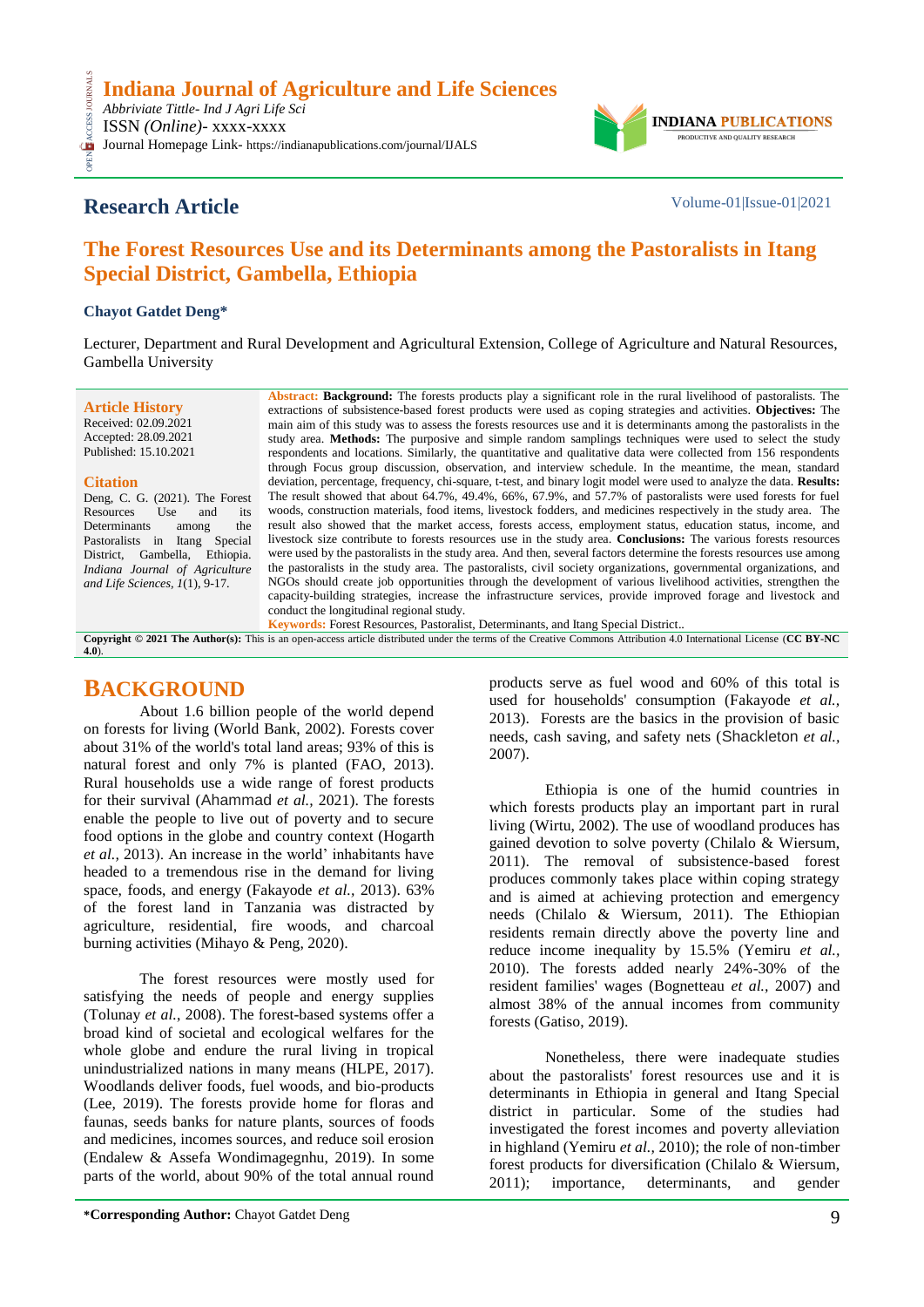dimensions of forestry for communities (Amenu & Mamo, 2020) and the households' dependence on community forests and their contributions in rural Ethiopia (Gatiso, 2019).

Thus, the forest resources use and it is determinants study was undertaken to minimize the gap. The general objective of this study was to assess the forest resources use and the determinants among the Pastoralists in Itang special district. The specific objectives of this study were;

 To describe the existing forest resources use among the pastoralists in the study area

 To examine the factors affecting pastoralists forest resources use in the study area

## **RESEARCH METHODOLOGY**

#### **Study Area**

The assessment was steered in Itang special district from the Gambella Regional State in Ethiopia. It is located 45 km away from Gambella city. Estimated population of the district was 42,000 among the others in the region. Rest of the districts in the Gambella National Regional State; poor nutrition status are found in majority of the rural households.



**Figure 1.** Map of Study Area

#### **Study Design**

The cross-sectional study was applied to gather related and obligatory information during the period of January, 1 to February 2021 G.C. This study had used a mix of quantitative and qualitative approaches to assess the nutrition security of the households.

#### **Sampling Techniques and Sample Size**

The field assessment was undertaken in Itang special district with the emphasis on the pastoral households. While the district was selected purposively; the Waar, Puldeng, Wathgach, and Pulkod kebele were selected by using a simple random sampling technique. In the same way, these pastoral households were selected using a simple random technique across the study area. The sample size of the pastoralists was calculated based on the (Arsham, 2007)  $n= 0.25$ / (SE) 2, Where n is the sample size and SE is the Standard error  $(4\%)$ . N= 156.

#### **Data Collection Methods**

The study was conducted to collect the primary data on the pastoralists' forest resources use and it is determinants in the study area. The interview schedule was carried out to gather data about the determinants of forest resource use among pastoralists across the district. These data were substantiated through key informants' interviews and observation. Besides, the

secondary data were collected, evaluated, and criticized to substantiate the first-hand information

#### **Methods of Data Analysis**

The quantitative data were coded, edited, and analyzed using SPSS software version 20. At that instant, the descriptive statistics such as frequency, percentage, mean, standard deviation, chi-square, and tvalue were used to organize and describe the data during the field in the study area. Then, the Binary logit model was employed to examine the determinants of pastoralists' forest resources use in the study area. Moreover, the qualitative data of this study was analyzed narratively. These data were analyzed based on the intentions particularly the forests resources.

The dependent variable is the pastoralists' Forest Resources Use in the study areas. The forest resources use is the dummy variable (that is resources users and non-users). The forest resources user= 1 and non-user= 2 respectively. The resources users were the pastoralists who use the resources for at least 3 years whereas; the non-users pastoralists were the people who use the forests resources for less than three years in the study area. In the context of the explanatory variables; their associations with dependent variables were posited as shown in the table below.

**<sup>\*</sup>Corresponding Author:** Chayot Gatdet Deng 10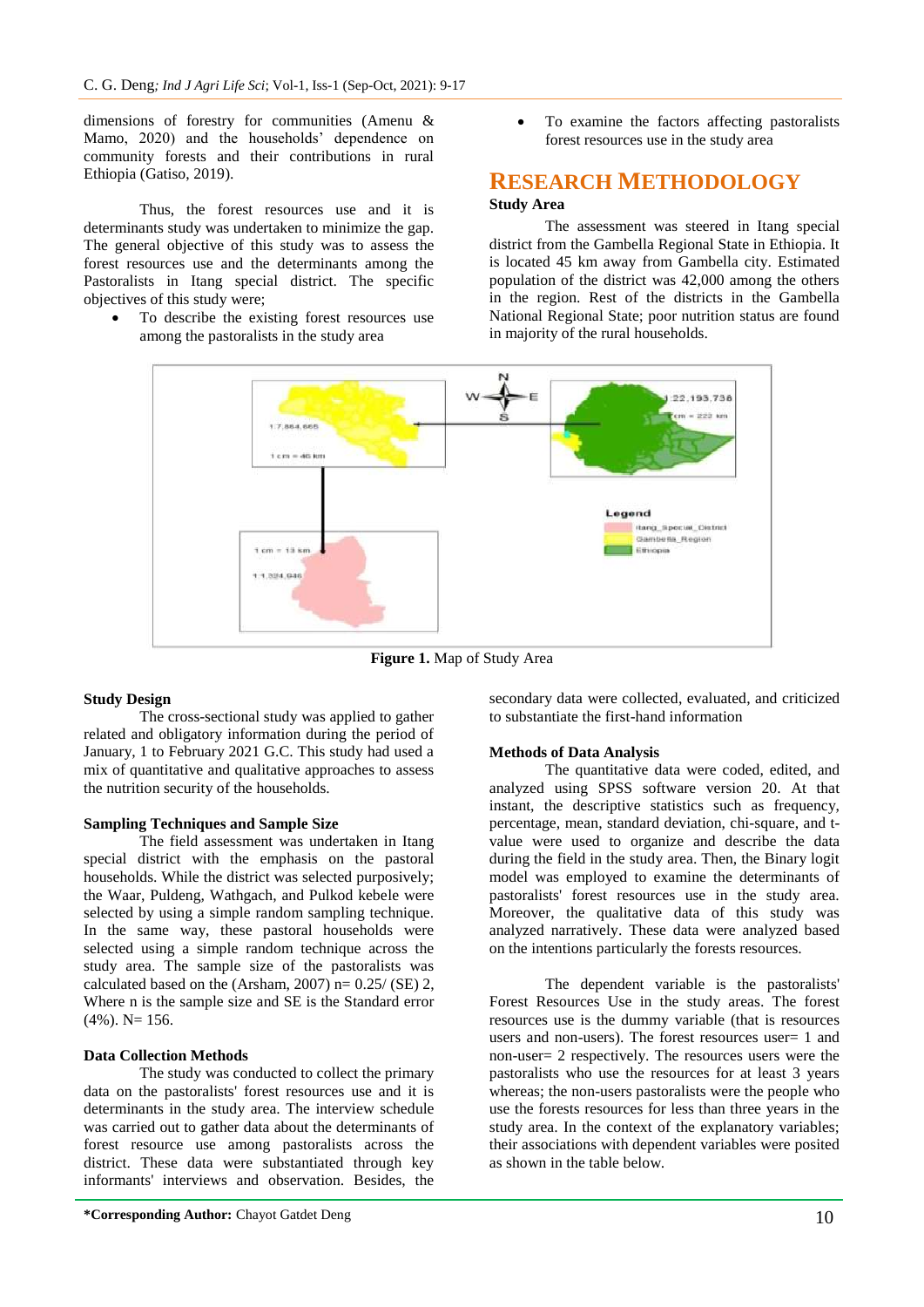| <b>Variables</b>          | <b>Description and Measurement</b>                | <b>Nature</b> | <b>Sign</b> |
|---------------------------|---------------------------------------------------|---------------|-------------|
| <b>Sex</b>                | SE (1=Male $&$ 0=Female                           | Dummy         | $+/-$       |
| Marital status            | MAS (1=Single, 2=Married, 3=divorce and 4= widow) | Dummy         | $+/-$       |
| Income                    | ICO (Birr)                                        | Continuous    |             |
| Household size            | LSI (Number)                                      | Continuous    | $^{+}$      |
| Livestock size            | LSI (TLU)                                         | Continuous    | $^{+}$      |
| <b>Educational</b> status | $EDS(1 = yes \text{ and } 0 = no)$                | Dummy         |             |
| Age                       | AG (Year)                                         | Continuous    | $^{+}$      |
| Market access             | MA $(1 = yes & 0 = No)$                           | Dummy         | $^{+}$      |
| Credit access             | $CA$ (1=yes and 0=no)                             | Dummy         |             |
| Training                  | SKT $(1 = yes \text{ and } 0 = no)$               | Dummy         |             |
| Employment status         | EMS $(1 = yes \text{ and } 0 = no)$               | Dummy         |             |
| Forest access             | FA $(1=Yes$ and $0=No)$                           | Dummy         | $^{+}$      |

|  | Table 1. Explanatory Variables Hypothesis |
|--|-------------------------------------------|
|--|-------------------------------------------|

## **RESULTS AND DISCUSSIONS**

### **PASTORALISTS CHARACTERISTICS**

#### **Demographics Characteristics**

Certain demographics characteristics may perhaps contribute to forests resources use among the pastoralists in the Itang district. The field result showed that about 37.5% (non-users) and 60.5% (users) were illiterate pastoralists respectively in the study area (Table 2). Likewise, about 62.5% (non-users) and 39.5% (users) were literate pastoralists in the study area (Table 2).

| <b>Table 2.</b> Distribution of Educational Status |    |                                            |    |      |                  |       |  |  |
|----------------------------------------------------|----|--------------------------------------------|----|------|------------------|-------|--|--|
| <b>Characteristics</b>                             |    | <b>Users</b><br><b>Non-users</b>           |    |      | $x^2$ -value Sig |       |  |  |
|                                                    |    | $\frac{0}{6}$                              |    | $\%$ |                  |       |  |  |
| Educational status Illiterate                      |    | 37.5                                       | 75 | 60.5 | 52               | 0.002 |  |  |
| Literate                                           | 20 | 62.5                                       | 49 | 39.5 |                  |       |  |  |
|                                                    |    | $\Omega$ = = = = = = = = = = = = = = 0.001 |    |      |                  |       |  |  |

**Source:** own survey, 2021

The field result also showed that about 46.9% (non-users) and 57.3% (users) were male pastoralists in the study area (Table 3). Equally, about 53.1% (nonusers) and 42.7% (users) were female pastoralists respectively in the study area (Table 3)

21.9% (Widow) were pastoralists who have not used the forests resources in the study area (Table 3). Moreover, about 54.9% (Single), 12.1% (Married), 20.9% (Divorce), and 12.1% (Widow) were pastoralists who have used the forests resources in the study area (Table 3).

Similarly, the field result disclosed that about 12.5% (Single), 43.7% (Married), 21.9% (Divorce), and

| <b>Table 3.</b> Distribution of Sex and Marital status |                  |      |    |              |              |       |  |  |  |
|--------------------------------------------------------|------------------|------|----|--------------|--------------|-------|--|--|--|
| <b>Characteristics</b>                                 | <b>Non-users</b> |      |    | <b>Users</b> | $x^2$ -Value | Sig   |  |  |  |
|                                                        | F                | $\%$ | F  | $\%$         |              |       |  |  |  |
| <b>Sex</b>                                             |                  |      |    |              |              |       |  |  |  |
| Male                                                   | 15               | 46.9 | 71 | 57.3         | 4.7          | 0.611 |  |  |  |
| Female                                                 | 17               | 53.1 | 53 | 42.7         |              |       |  |  |  |
| <b>Marital Status</b>                                  |                  |      |    |              |              |       |  |  |  |
| Single                                                 | 4                | 12.5 | 68 | 54.9         |              |       |  |  |  |
| Married                                                | 14               | 43.7 | 15 | 12.1         | 1.9          | 0.001 |  |  |  |
| Divorce                                                |                  | 21.9 | 26 | 20.9         |              |       |  |  |  |
| Widow                                                  |                  | 21.9 | 15 | 12.1         |              |       |  |  |  |
|                                                        |                  |      |    | 001          |              |       |  |  |  |

**Source:** own survey, 2021

The average age of non-users and users was 43.4 and 21.5 respectively in the study area (Table 4). In the same token, the mean households' size of nonusers and users were 7.2 and 3.5 respectively in the study area (Table 4).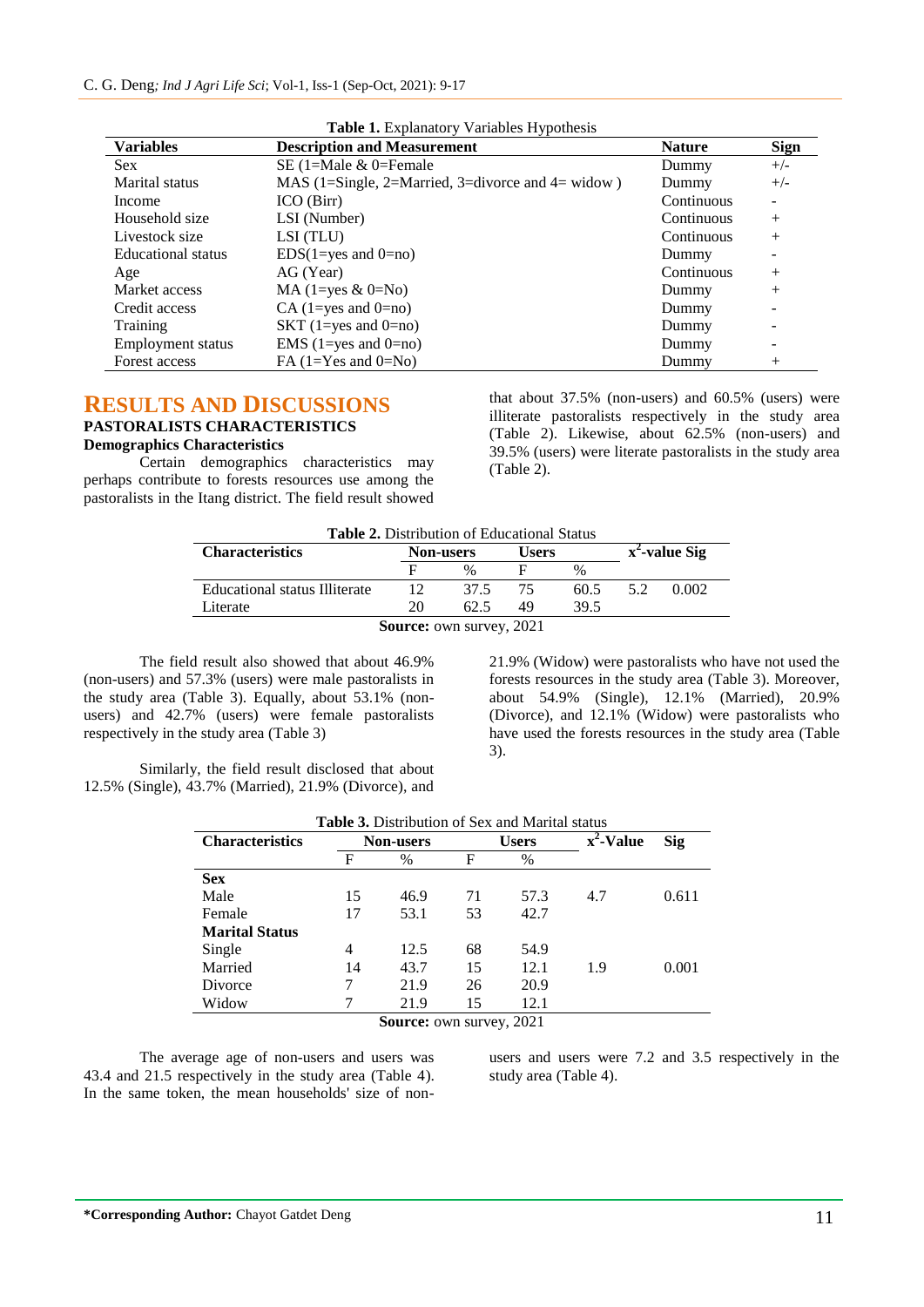| <b>Table 4.</b> Distribution of Age and Households Size |                  |      |           |              |         |       |  |  |  |  |
|---------------------------------------------------------|------------------|------|-----------|--------------|---------|-------|--|--|--|--|
| <b>Characteristics</b>                                  | <b>Non-users</b> |      |           | <b>Users</b> | t-value | sig   |  |  |  |  |
|                                                         |                  | S.D  |           | S.D          |         |       |  |  |  |  |
| Age                                                     | 43.4             | 12.3 | 21.5 10.7 |              | 3.5     | 0.002 |  |  |  |  |
| Households size                                         | 72               | 4.8  | 3.5       | 2.4          | 67      | 0.016 |  |  |  |  |
| <b>Source: Own Survey, 2021</b>                         |                  |      |           |              |         |       |  |  |  |  |

#### **Institutional Characteristics**

The institutional characteristics oblige description among pastoralists in the study area. The field result exhibited that about 71.9% (non-users) and 56.5% (users) were pastoralists who have market access in the study area (Table 5). As well, about 28.1% (nonusers) and 43.5% (users) were pastoralists with no

access to the market in the study area (Table 5). Moreover, approximately 65.6% (non-users) and 61.3% (users) were pastoralists with access to credit in the study area (Table 5). In addition, the field result indicated that about 34.4% (non-users) and 38.7% (users) were pastoralists with no credit access in the study area (Table 5).

| <b>Table 5.</b> Distribution of Credit and Market Access |                  |      |              |      |                         |       |  |  |  |
|----------------------------------------------------------|------------------|------|--------------|------|-------------------------|-------|--|--|--|
| <b>Characteristics</b>                                   | <b>Non-users</b> |      | <b>Users</b> |      | $\overline{X^2}$ -value | Sig   |  |  |  |
|                                                          | F                | $\%$ | F            | $\%$ |                         |       |  |  |  |
| <b>Market Access</b>                                     |                  |      |              |      | 2.6                     | 0.531 |  |  |  |
| Yes                                                      | 23               | 71.9 | 70           | 56.5 |                         |       |  |  |  |
| N <sub>0</sub>                                           | 9                | 28.1 | 54           | 43.5 |                         |       |  |  |  |
| <b>Credit Access</b>                                     |                  |      |              |      | 1.7                     | 0.003 |  |  |  |
| Yes                                                      | 21               | 65.6 | 76           | 61.3 |                         |       |  |  |  |
| No                                                       | 11               | 34.4 | 48           | 38.7 |                         |       |  |  |  |
| <b>Source:</b> own survey, 2021                          |                  |      |              |      |                         |       |  |  |  |

About 75% (non-users) and 58.1% (users) were pastoralists who have obtained skill training in the study area (Table 6). As well, around 25% (non-users) and 41.9% (users) were pastoralists who have not gained training in the study area (Table 6). On the other hand, about 78.1% (non-users) and 75.8% (users) were pastoralists who were closed to forests (Table 6). In addition, about 21.9% (non-users) and 24.2% (users) were pastoralists who are not nearby forests in the study area (Table 6).

| Table 6. Distribution of Training and Forest Access |                  |               |              |               |     |       |  |  |  |
|-----------------------------------------------------|------------------|---------------|--------------|---------------|-----|-------|--|--|--|
| <b>Characteristics</b>                              | <b>Non-users</b> |               | <b>Users</b> | $X^2$ -value  | Sig |       |  |  |  |
|                                                     | F                | $\frac{0}{0}$ | F            | $\frac{0}{0}$ |     |       |  |  |  |
| <b>Training</b>                                     |                  |               |              |               |     |       |  |  |  |
| Yes                                                 | 24               | 75            | 72           | 58.1          | 1.5 | 0.032 |  |  |  |
| No                                                  | 8                | 25            | 52           | 41.9          |     |       |  |  |  |
| <b>Forest Access</b>                                | 25               | 78.1          | 94           | 75.8          |     |       |  |  |  |
| Yes                                                 |                  | 21.9          | 30           | 24.2          | 2.4 | 0.045 |  |  |  |
| No                                                  |                  |               |              |               |     |       |  |  |  |
|                                                     |                  |               |              |               |     |       |  |  |  |

**Source:** Own Survey, 2021

#### **Economics Characteristics**

This study has explored and described the economic characteristics of pastoralists in the study area. The estimate showed that the mean income of non-users and users were 482 and 137 respectively in the study area (Table 7). Likewise, the average livestock size of non-users and users pastoralists were 17.5 and 10 respectively in the study area (Table 7).

**Table 7.** Distribution of Income and Livestock Size

| <b>Characteristics</b>          | <b>Non-users</b> |    |  | Users | t-value | Sig   |  |  |
|---------------------------------|------------------|----|--|-------|---------|-------|--|--|
|                                 |                  |    |  | S.D   |         |       |  |  |
| Income                          | +82              | 54 |  | 32    |         | 19    |  |  |
| Livestock size                  | 17 5             | 95 |  |       | 0.001   | ን 001 |  |  |
| <b>Source: Own Survey, 2021</b> |                  |    |  |       |         |       |  |  |

About 62.5% (non-users) and 68.5% (users) were pastoralists who have been employed in the study area (Table 8). Similarly, about 37.5% (non-users) and 31.5% (users) were pastoralists who have not been employed in the study area (Table 8).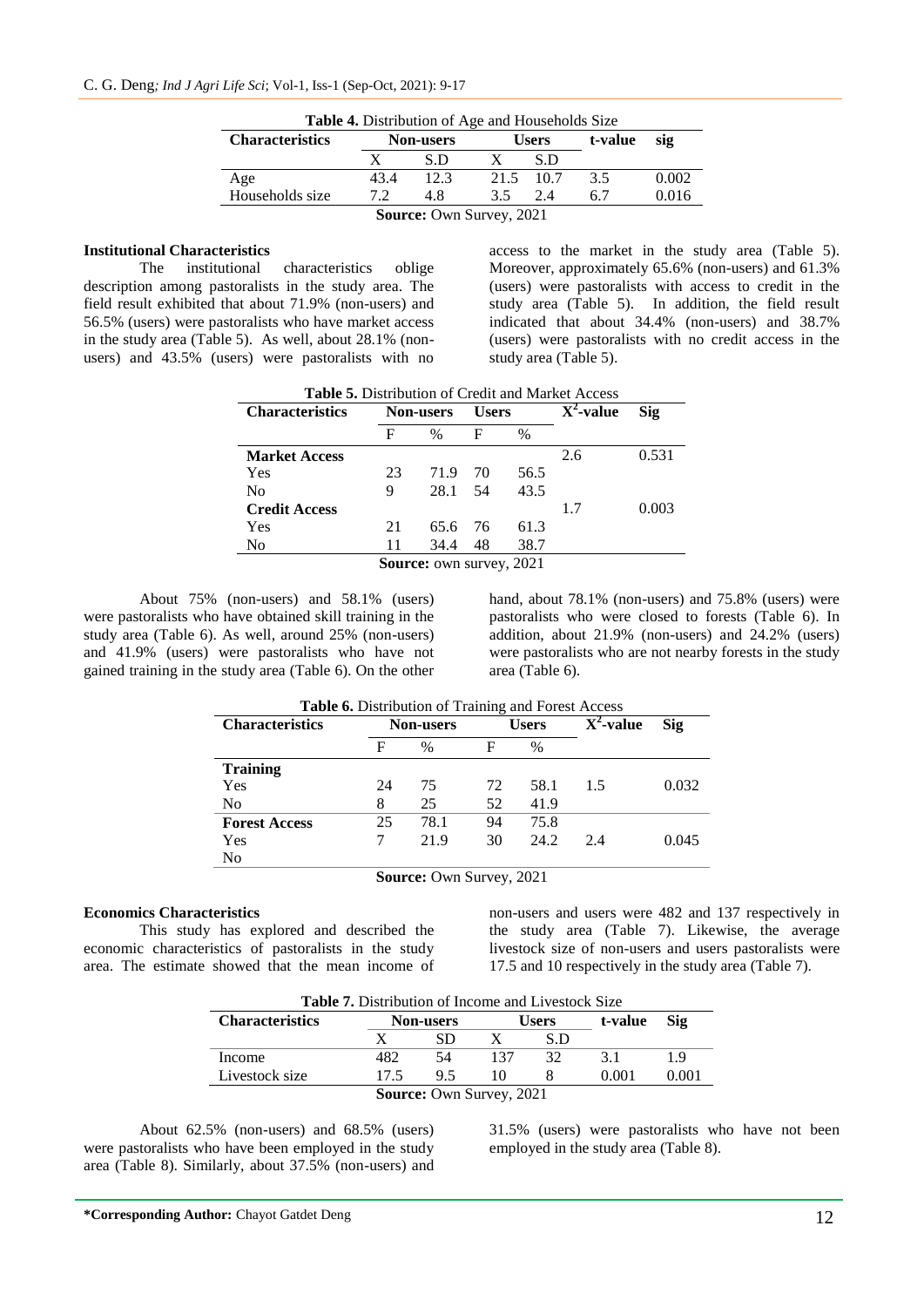| <b>Characteristics</b>   | <b>Non-users</b> |      | <b>Users</b> |      | $X^2$ -value | <b>Sig</b> |
|--------------------------|------------------|------|--------------|------|--------------|------------|
|                          | F                | $\%$ | F            | $\%$ |              |            |
| <b>Employment Status</b> |                  |      |              |      |              |            |
| Yes                      | 20               | 62.5 | 85           | 68.5 | 6.3          | 0.038      |
| No                       | 12.              | 37.5 | 39           | 31.5 |              |            |

#### **Forest Resources Use**

Forest is vital for continued existence among the pastoral communities in the Gambella region. The indigenous people use the various forests products in the study area. The leading forests resources are fuel woods, material constructions, fodders, medicines, and

food items in the district. The field result showed that about 64.7%, 49.4%, 66%, 67.9%, and 57.7% of the pastoralists have used the fuel woods, constructions materials, food items, livestock fodders, and medicines respectively in the study area.

|  | <b>Table 9.</b> Distribution of Fuel Woods and Construction Materials |
|--|-----------------------------------------------------------------------|
|--|-----------------------------------------------------------------------|

| <b>Forest Resources</b>       | <b>Users</b> |                                 | <b>Non-users</b> |      | $\overline{X^2}\cdot\overline{V}$ alue | <b>Sign</b> |
|-------------------------------|--------------|---------------------------------|------------------|------|----------------------------------------|-------------|
|                               | F            | $\%$                            | F                | $\%$ |                                        |             |
| <b>Fuel woods</b>             |              |                                 |                  |      |                                        |             |
| Yes                           | 88           | 71                              | 13               | 40.6 |                                        |             |
| N <sub>0</sub>                | 36           | 29                              | 19               | 59.4 |                                        |             |
| <b>Construction Materials</b> |              |                                 |                  |      |                                        |             |
| Yes                           | 68           | 54.8                            | 9                | 28.1 |                                        |             |
| N <sub>0</sub>                | 56           | 45.2                            | 23               | 71.9 |                                        |             |
|                               |              | <b>Source: Own Survey, 2021</b> |                  |      |                                        |             |

#### **Fuel Woods**

In the pastoral areas, ample of the pastoral households use the fuel woods in the study area. The estimates of 71% (users) and 40.6% (non-users) were the pastoralists who have used the fuel woods in the study area (Table 9). On the other hand, about 29% (users) and 59.4% (non-users) were pastoralists who have not used the fuel woods in the study area (Table 9). Ahammad *et al.* (2021) indicated that the pastoralists used the forests for fuel woods production. The focus group discussion result showed that charcoal and firewood were gained in forests in the study area.

#### **Materials Construction**

In the pastoral areas, ample of the pastoral households use the forests resources for construction purposes in the study area. About 54.8% (users) and 28.1% (non-users) were the pastoralists who have used the forests products for construction in the study area (Table 9). On the contrary, about 45.2% (users) and 71.9% (non-users) were pastoralists who have not used

the forests resources for construction in the study area (Table 9). Mihayo & Peng (2020) indicated that the pastoralists used the forests for construction materials. The focus group discussion result disclosed that the stick, timbers, etc. are used for construction in the study area.

#### **Food Items**

The pastoral households use the Forests resources as food items in the study area. The estimate showed that about 69.4% (users) and 53.1% (non-users) were the pastoralists who have used the forests as the sources of food items in the study area (Table 10). On the other hand, about 30.6% (users) and 46.9% (nonusers) were pastoralists who have not used the food items from the forests in the study area (Table 10). Ahammad *et al.* (2021) indicated that the pastoralists used the forests' food consumption. The focus group discussion result indicated that the pastoral use the forests fruits, vegetables, etc. for consumption in the study area.

| <b>Table 10.</b> Distribution of Food items |              |      |     |                  |                               |  |  |  |
|---------------------------------------------|--------------|------|-----|------------------|-------------------------------|--|--|--|
| <b>Forest Resources</b>                     | <b>Users</b> |      |     | <b>Non-users</b> | $\mathbf{X}^2$<br><b>Sign</b> |  |  |  |
|                                             | F            | $\%$ |     | %                |                               |  |  |  |
| <b>Food items</b>                           |              |      |     |                  |                               |  |  |  |
| Yes                                         | 86           | 69.4 | -17 | 53.1             |                               |  |  |  |
| No                                          | 38           | 30.6 | 15  | 46.9             |                               |  |  |  |
| <b>Source: Own Survey, 2021</b>             |              |      |     |                  |                               |  |  |  |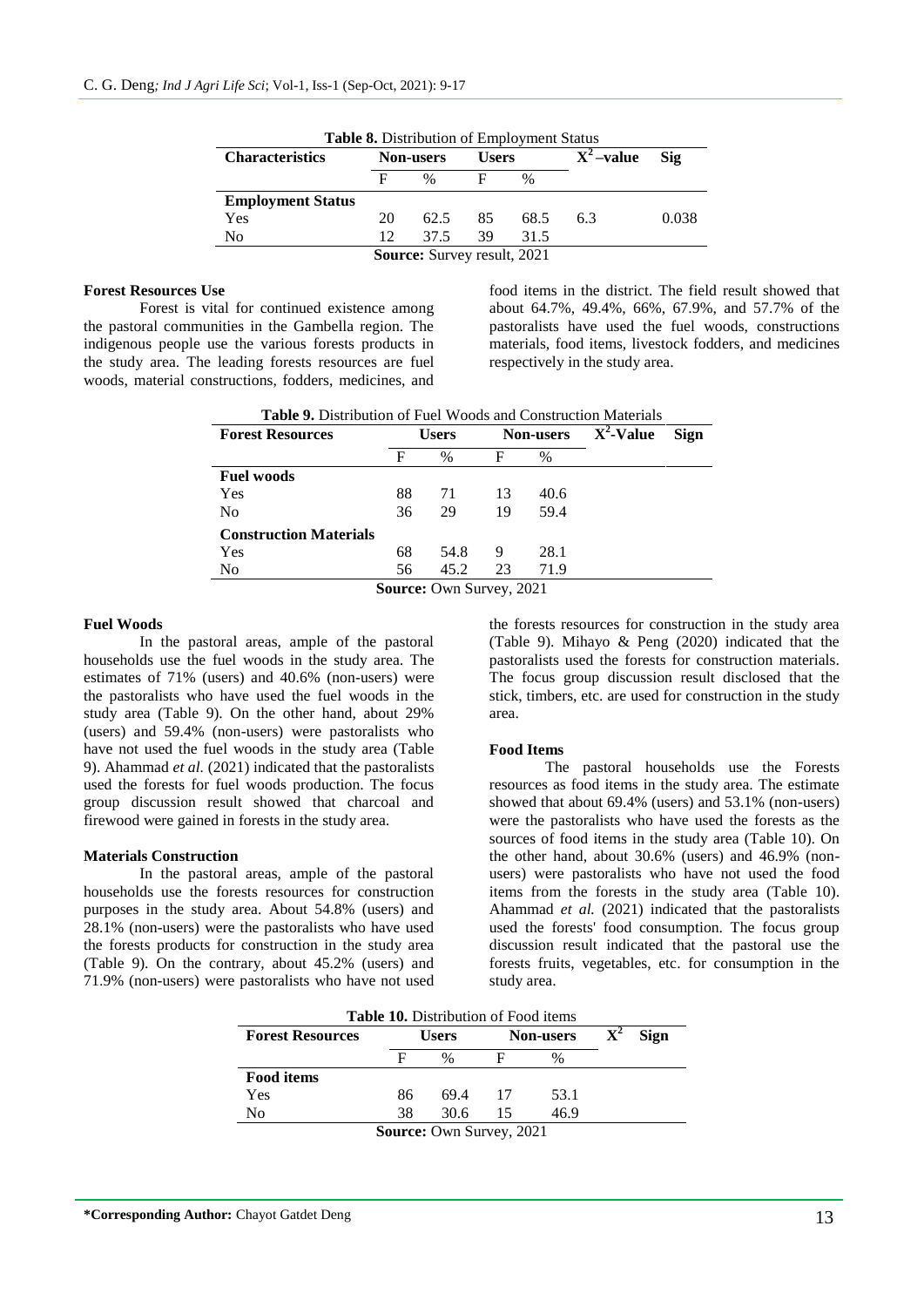#### **Livestock Fodders**

The pastoral households use the forests as the source of livestock forages in the study area. About 79.8% (users) and 21.9% (non-users) were the pastoralists who have obtained the livestock fodders from the forests in the study area (Table 11). In addition, about 20.2% (users) and 78.1% (non-users) were pastoralists who have not got their livestock fodders from the forests in the study area (Table 11). Ahmed et al (2008) indicated that the pastoralists used the forests as livestock fodders. The focus group discussion result showed that the people use the leave of the trees, fruits, and grasses as forage for their livestock in the study area.

#### **Indigenous Medicines**

The pastoral societies use the forests as the sources of traditional medicines in the study area. About 62.9% (users) and 37.5% (non-users) were the pastoralists who have acquired their indigenous medicines from the forests in the study area (Table 11). Likewise, about 37.1% (users) and 62.5% (non-users) were pastoralists who have not received their medicines from the forests in the study area (Table 11). Ahmed *et al.* (2008) indicated that the pastoralists used the forests as medicines. The focus group discussion result showed that the pastoralists use different forests products as indigenous medicines in the study area. Some of the forests products mainly roots, pods, and leaves are essential for human bodies' treatment.

| <b>Forest Resources</b> | <b>Users</b> |                                                                                                                                      |    | <b>Non-users</b> | $\mathbf{X}^2$<br><b>Sign</b> |
|-------------------------|--------------|--------------------------------------------------------------------------------------------------------------------------------------|----|------------------|-------------------------------|
|                         | F            | $\%$                                                                                                                                 | F  | $\%$             |                               |
| <b>Fodders</b>          |              |                                                                                                                                      |    |                  |                               |
| Yes                     | 99           | 79.8                                                                                                                                 |    | 21.9             |                               |
| N <sub>0</sub>          | 25           | 20.2                                                                                                                                 | 25 | 78.1             |                               |
| <b>Medicines</b>        |              |                                                                                                                                      |    |                  |                               |
| Yes                     | 78           | 62.9                                                                                                                                 | 12 | 37.5             |                               |
| No                      | 46           | 37.1                                                                                                                                 | 20 | 62.5             |                               |
|                         |              | $\mathcal{C}_{\mathbf{OUMOO}}$ $\mathcal{O}_{\mathbf{U}}$ $\mathcal{C}_{\mathbf{U} \mathbf{U}\mathbf{O}}$ $\mathcal{O}_{\mathbf{U}}$ |    |                  |                               |

**Table 11.** Distribution of Fodders and Medicines

**Source:** Own Survey, 2021

#### **Determinants of Forest Resources Use**

 $SE$  $MAS$ 

The multicollinearity among the dummy explanatory variables was tested in this study. The result presented that there was certainly no collinearity among the dummy variables. The results of the

explanatory dummy variables showed that the contingency coefficient was below 1 (Table 12). Hence, when the contingency coefficient value was less than 1, it indicated that there was no collinearity problem.

| <b>Table 12.</b> Multicollinearity Diagnosis of the Discrete Independent Variables |       |     |     |    |  |     |     |    |
|------------------------------------------------------------------------------------|-------|-----|-----|----|--|-----|-----|----|
| Variable                                                                           |       | MAS | EDS | MА |  | SKT | EMS | FA |
| SЕ                                                                                 |       |     |     |    |  |     |     |    |
| MAS                                                                                | 0.512 |     |     |    |  |     |     |    |

| $\mathcal{L}_{\text{OIPAO}}$ , CDCC $\bigcap_{n+m+1}$ 001 |       |       |       |       |       |       |       |  |
|-----------------------------------------------------------|-------|-------|-------|-------|-------|-------|-------|--|
| FA                                                        | 0.214 | 0.346 | 0.512 | 0.235 | 0.129 | 0.400 | 0.213 |  |
| EMS                                                       | 0.134 | 0.100 | 0.221 | 0.102 | 0.412 | 0.311 |       |  |
| SKT                                                       | 0.311 | 0.145 | 0.331 | 0.227 | 0.411 |       |       |  |
| CА                                                        | 0.511 | 0.32  | 0.731 | 0.121 |       |       |       |  |
| MA                                                        | 0.021 | 0.210 | 0.123 |       |       |       |       |  |
| EDS                                                       | 0.132 | 0.650 |       |       |       |       |       |  |
|                                                           |       |       |       |       |       |       |       |  |

**Source:** SPSS Output, 2021

The multicollinearity of the continuous explanatory variables was proved. The result showed that there was no multicollinearity gained from the continuous independent variables of the study. The VIF

results showed that the values of the variables were below 10 (Table 13). Thus, the results of multicollinearity identification were briefly shown in tables 13 for clarification.

| <b>Table 13.</b> Variance Inflation Factor for continuous independent variables |  |  |  |  |
|---------------------------------------------------------------------------------|--|--|--|--|
|---------------------------------------------------------------------------------|--|--|--|--|

| <b>Variables</b> |     | /IF  |
|------------------|-----|------|
| AG               | 9.4 | 1.67 |
| LSI              | 0.3 | 1.43 |
| <b>INC</b>       | 0.6 | 2.50 |
| <b>HIS</b>       | 92  | 1.26 |

**Source:** SPSS Output, 2021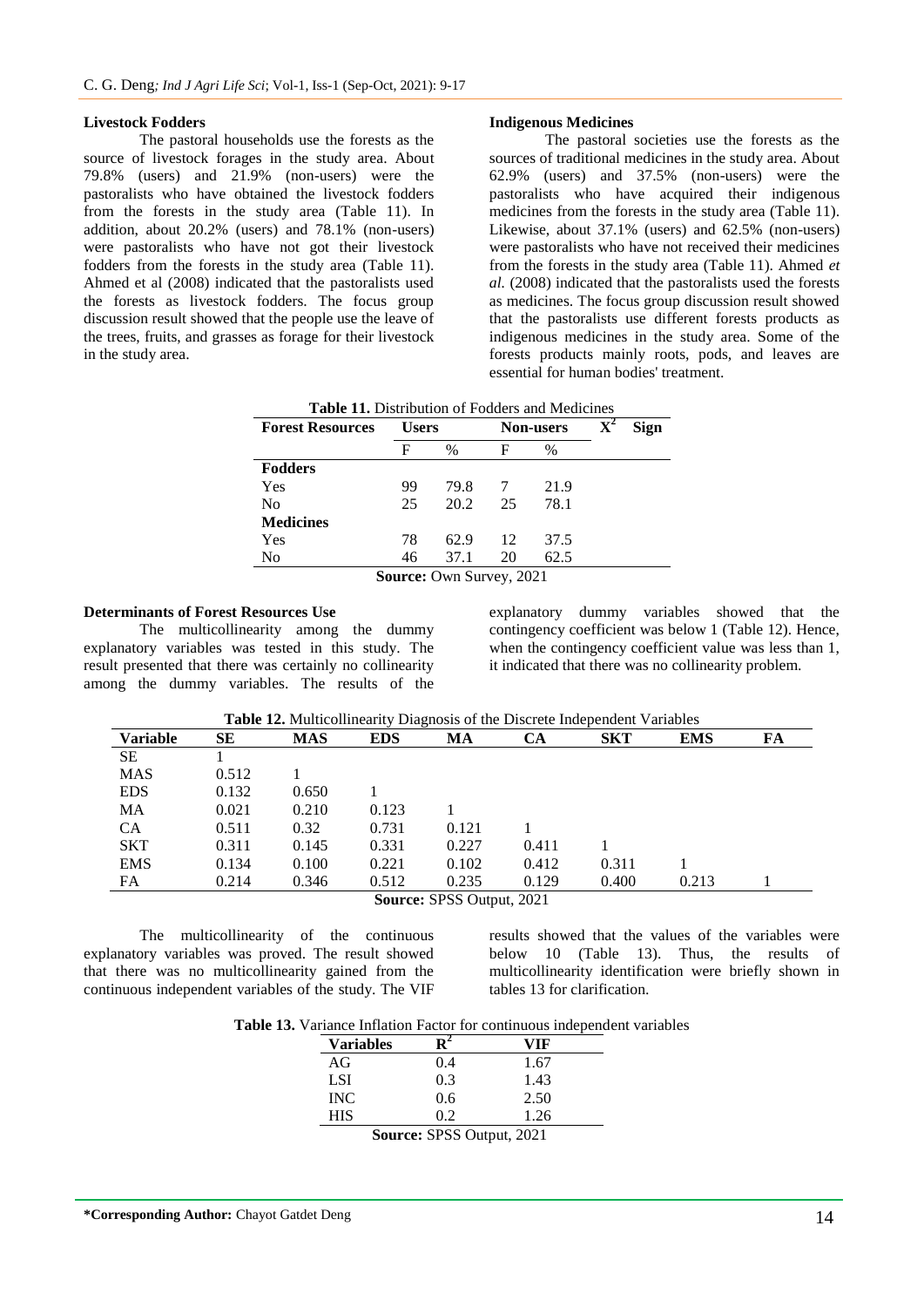Similarly, the goodness of fit test was used with Hosmer-Lemshew before the binary logit model execution. The test showed that the p-value  $(=0.521)$  of the Homer-Lemshew goodness of fit test is greater than all significant levels (1%, 5%, and 10% respectively). This displayed that the binary logit model fit with the study variables, or it was executed for the analysis of the factors of nutrition security. Therefore, the binary logit model was applicable for data analysis in this study.

Then, the 12 explanatory variables were theorized to influence the decision of forests resources uses in the Itang Special District. Six independent variables were statistically significant toward forest resource use among the pastoralists. The binary logit model showed that livestock size, employment status, educational status, market access, forest access, and income were statistically significant (Table 14).

| <b>Variables</b> | в         | S.E   | Wald       | Sig. | Esp.(B) |
|------------------|-----------|-------|------------|------|---------|
| AG               | 0.022     | .025  | .731       | .748 | .022    |
| LSI              | .055      | .002  | 4.837***   | .007 | .57     |
| <b>INC</b>       | $-.042$   | .000  | $.761***$  | .004 | .72     |
| <b>SE</b>        | .012      | .317  | 2.944      | .816 | .012    |
| MA               | .027      | .026  | 1.086**    | .021 | .67     |
| <b>EDS</b>       | $-.444$   | .003  | $3.576***$ | .005 | .46     |
| <b>CA</b>        | .446      | 1.004 | 1.197      | .022 | .40     |
| <b>HIS</b>       | .149      | .072  | 2.577      | .990 | .031    |
| <b>SKT</b>       | $-.029$   | .686  | .002       | .922 | .971    |
| FA.              | .299      | .007  | $.116***$  | .522 | .349    |
| <b>EMS</b>       | $-.474$   | .001  | $.320***$  | .276 | .79     |
| <b>MAS</b>       | .028      | .606  | 3.002      | .001 | .972    |
| Constant         | $-45.160$ | .608  | .000       | .999 | .000    |

| Table 14. The Results of the Binary Logit Model |  |  |
|-------------------------------------------------|--|--|
|                                                 |  |  |

LR Chi<sup>2</sup>(16) =142, 5 p-value=0.005

Hosmer Lemshow Chi<sup>2</sup> (6) = 7.51, p=0.521

Number of Observation=156

**Source:** The binary logit model output

Note: \*\* and \*\*\* represent the variables that are statistically significant at 5% and 1%.

Currently, it is time for statistically significant explanatory variables explanation. The relationships between these significant explanatory variables with forests resources use among the pastoralists were briefly discussed below.

#### **LSI (Livestock size)**

The livestock size was expected as the determinant of the use of forests resources among the pastoralists in the study area. The model result revealed a positive significant association between livestock size and pastoralists' nutrition security at 1% (pvalue=0.002). This showed that the increase of livestock size would increase the pastoralists' use of forests resources in the study area. The estimate directed that increasing the number of livestock would increase the probability of the pastoralists' forests resources use by 57%. This advocates that the pastoralists with livestock use the forests resources. The forests products are used for house construction, fodders, food, and medicines. Ahammad *et al.* (2021) finding detailed that the livestock size determines the forest resources use.

#### **INCO (Income)**

The income of the pastoralists was used as the determinants of forests resources use in the study areas. The income of the pastoralists negatively determines the

forest resources use at 1% (p-value=0.000). This showed that the increases in income decrease the forests resources use among the pastoralists. This implies that the increases of income by one birr would decrease the probability of forests resources use among the pastoralists by 72%. This exhibited that the pastoralists with more income do not use the forests resources. Fakayode *et al.* (2013) showed that the income of the pastoral households determines the decision to use forests.

### **Forest Access (FA)**

Forests access was hypothesized as the determinants of pastoralists' forests resources use in the study area. The access to forests influenced the pastoralists' forests resources use positively at 1% (pvalue=0.007). This publicized that the increase of access to forests increases the decision of the pastoralists forests resources use in the study area. It was shown that as the access to forests increase, the probability of forests resources use would be increased by 35%. Ahammad *et al.* (2021) showed that the proximate of residents influences the use of forests products among the pastoralists.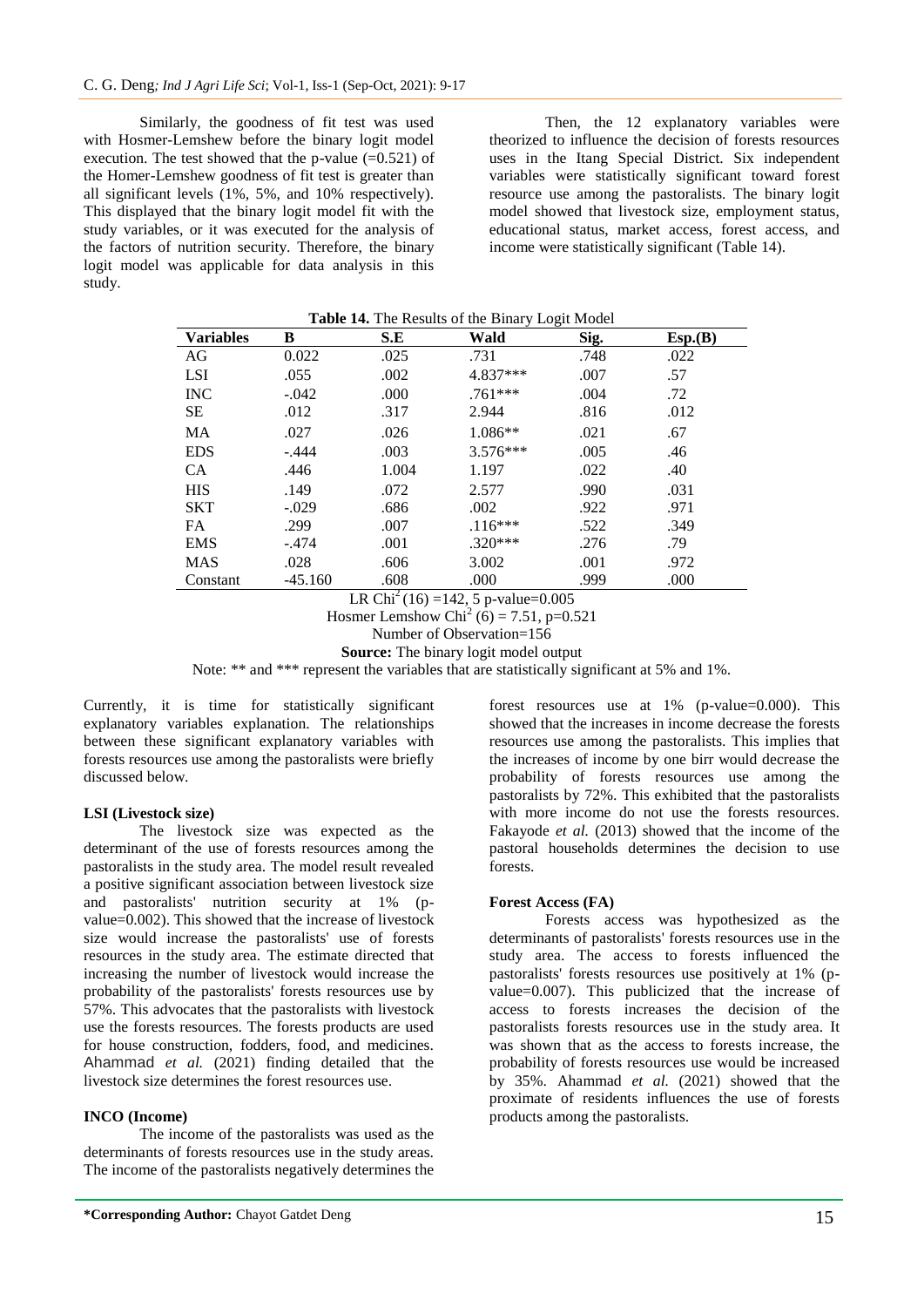#### **MAC (Market Access)**

The market access was projected to be the determinants of pastoralists' forests resources use in the study area. The model indicated that the market access positively influenced the forests resources to use at 5% (p-value=0.025). This showed that the increase of the market access increases the pastoralists' decision toward forest resource use. This displayed that the increase of market access would increase the probability of the pastoralists' decision to forest resources use by 67%. Bwalya (2013) result showed that market access influences the decision to use the forests resources.

#### **EDS (Educational Status)**

The educational status was assumed to influence the decision of pastoralists toward forests resources to use in the study area. The educational status of the pastoralists was negatively associated with forests resources use at 1% (p-value=0.003). This shows that the increases in educational status decrease the decision of the pastoralists toward forests resources use in the study area. The estimate revealed that the increase of pastoralists' education status would decrease the probability of forests resources use by 46%. Ahammad *et al.* (2021) revealed that the educational status of pastoralists influences the use of forests resources.

#### **EMS (Employment Status)**

The employment status was hypothesized as the determinant of forests resources use among the pastoralists in the study area. The employment status was found to negatively influence the forests resources to use among the pastoralists at 5% (p-value=0.001). This showed that as the employment of pastoralists increases; the forests resources use decreases. It was specified that the increase of employment status would decrease the probability of forests resources use by 79%. Olunga (2013) showed that the employment of pastoral households determines the utilization of forests resources.

## **CONCLUSIONS**

Itang special district is one of the woredas in the Gambella region where the pastoralists use the forests resources. This study was about the forest resources use and it is determinants among the pastoralists in Itang special district. It was undertaken to assess the existing forests resources and the factors affecting the forest resource use among the pastoralists in the study area.

Meanwhile, the various forests resources were used by the pastoralists in the study area. The pastoralists make the forests the sources of food items, medicines, livestock fodders, materials construction, and fuel woods in the study area.

Moreover, several factors determine the forests resources use among the pastoralists in the study area.

The livestock size, access to the forest, and market access increase the forests resources use in the study area. As well, the income, educational status, and employment status decrease the pastoralists' forests resources use in the study area. Thus, the civil society organizations, governmental organizations and NGOs should:

- Create job opportunities through the development of various livelihood activities
- Strengthen the capacity-building strategies
- Increase the infrastructure services
- Provide improved forage and livestock
- Conduct longitudinal regional study

## **REFERENCES**

- 1. Ahammad, R., Stacey, N., & Sunderland, T. (2021). Determinants of forest and tree uses across households of different sites and ethnicities in Bangladesh. *Sustainability: Science, Practice and Policy*, *17*(1), 232-242.
- 2. Amenu, B. T., & Mamo, G. S. (2020). Importance, Determinants and Gender Dimensions of Forests for Communities Dawuro Zone, South-West Ethiopia a Case Study of Essera Woreda.
- 3. Arsham, H. (2007). *Sample Size Determination*. Merrick School of Business, University of Baltimore, Charlesat Mount Royal, Baltimore, Maryland, 21201, USA.
- 4. Bognetteau, E., Abebe, H., & Wiersum, F. (2007, March). Linking Forests and People: A potential for sustainable development of the SW Ethiopian highlands. In *Proceedings of the International Conference on PFM, Biodiversity and Livelihoods in Africa. Addis Ababa, the Government of Ethiopia in collaboration with other Stakeholders*.
- 5. Bwalya, S. M. (2011). Household dependence on forest income in rural Zambia. *Zambia Social Science Journal*, *2*(1), 6.
- 6. Chilalo, M., & Wiersum, K.F. (2011). The Roles of Non-timbers Forests Products for Livelihood Diversification in South West Ethiopia. *Ethiopian e-Journal for Research and Innovation Foresight, 3*(1), 44-59.
- 7. Endalew, B., & Assefa Wondimagegnhu, B. (2019). Determinants of households' willingness to pay for the conservation of church forests in northwestern Ethiopia: A contingent valuation study. *Cogent Environmental Science*, *5*(1), 1570659.
- 8. Fakayode, S. B., Animashaun, J. O., Babatunde, R. O., & Salau, R. A. (2013). *Determinants of Forest Resources Uses and Its Implications for Environmental Sustainability in Nigeria* (No. 309- 2016-5239).
- 9. Food and Agricultural Organization [FAO]. (2013). *Global Plan of Action for the Conservation of Sustainable Use and Development of Forests Genetic Resources*.